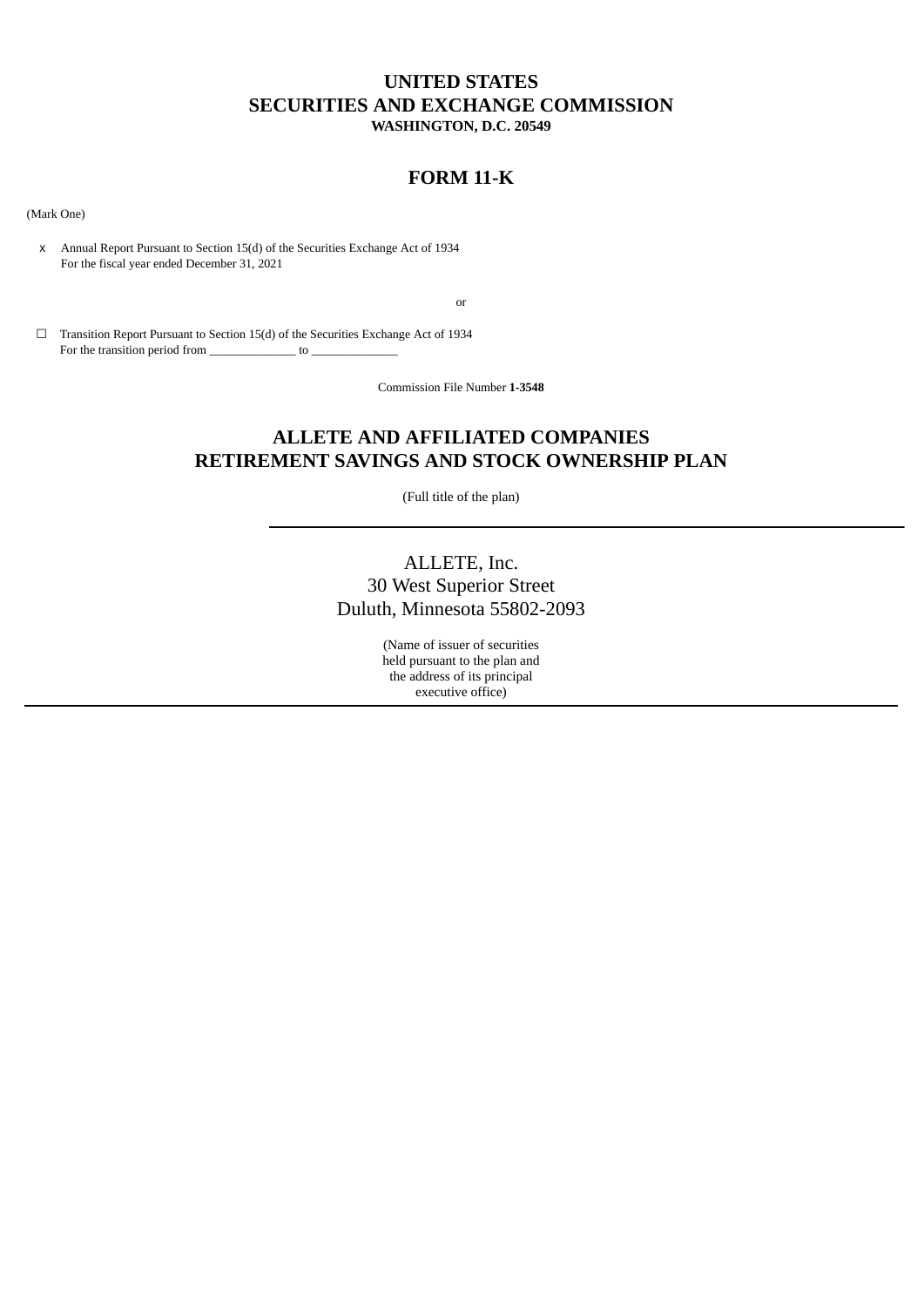| <b>Report of Independent Registered Public Accounting Firm</b>     | $\overline{2}$ |
|--------------------------------------------------------------------|----------------|
| <b>Statements of Net Assets Available for Benefits -</b>           |                |
| December 31, 2021 and 2020                                         | 3              |
| <b>Statement of Changes in Net Assets Available for Benefits -</b> |                |
| Year Ended December 31, 2021                                       |                |
| <b>Notes to Financial Statements - (Audited)</b>                   |                |
| Note 1. Description of the Plan                                    |                |
| <b>Note 2. Summary of Accounting Policies</b>                      |                |
| Note 3. Income Tax Status                                          | <u> 10</u>     |
| Note 4. Investments                                                | <u>10</u>      |
| Note 5. Fair Value Measurements                                    | 11             |
| <b>Note 6. Related Party Transactions</b>                          | <u> 13</u>     |
| Schedule 1: Schedule of Assets (Held at End of Year) -             |                |
| Year Ended December 31, 2021                                       | <u>14</u>      |
| <b>Signature</b>                                                   | 15             |

**Index**

<span id="page-1-0"></span>Note: Other schedules required by 29 CFR 2520.103.10 of the U.S. Department of Labor's Rules and Regulations for Reporting and Disclosure under the Employee Retirement Income Security Act of 1974 are not applicable and as such, have been omitted.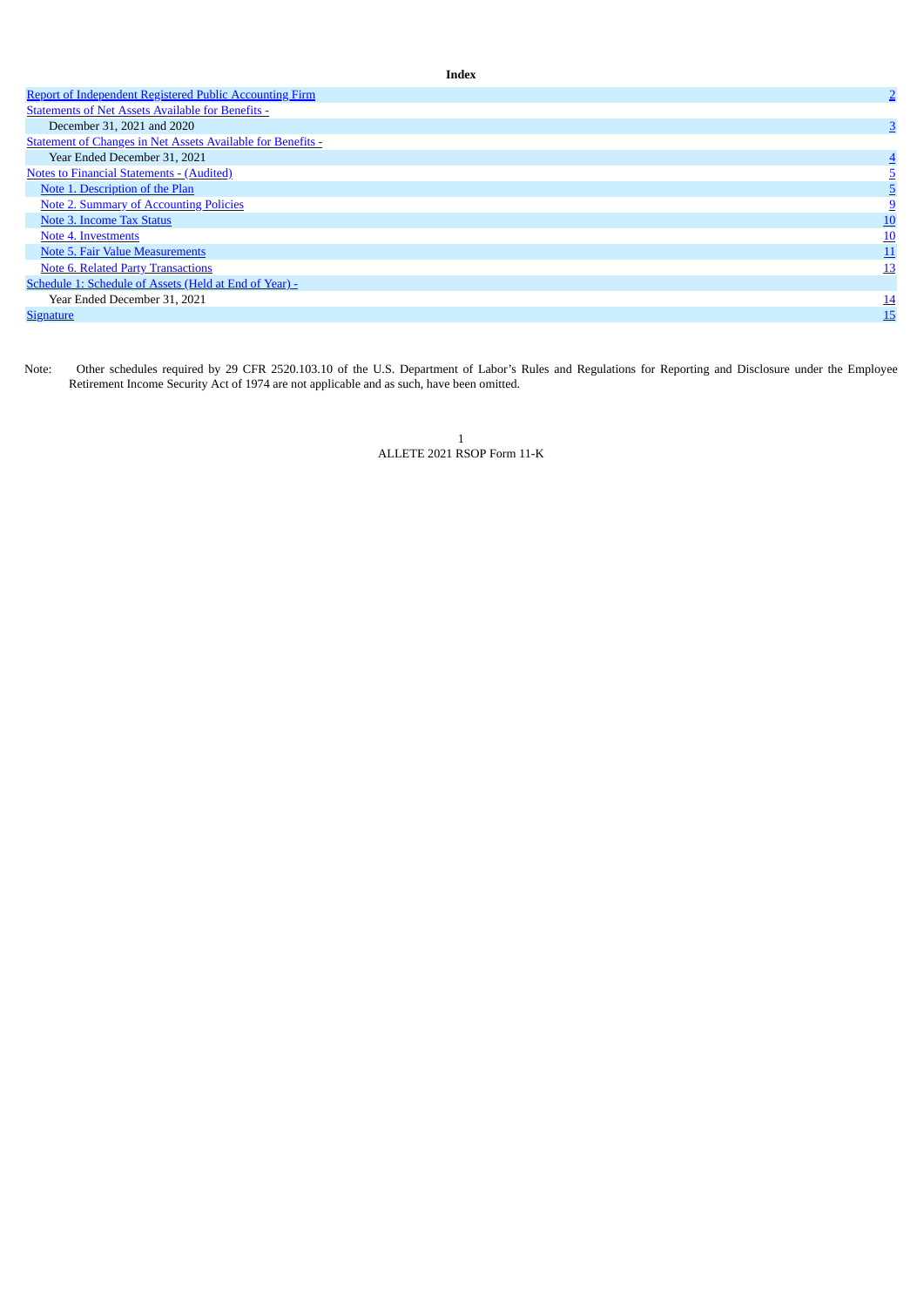## **Report of Independent Registered Public Accounting Firm**

To the Participants and Administrator of the ALLETE & Affiliated Companies Retirement Savings and Stock Ownership Plan Duluth, Minnesota

#### **Opinion on the Financial Statements**

We have audited the accompanying statements of net assets available for benefits of the ALLETE & Affiliated Companies Retirement Savings and Stock Ownership Plan (the Plan) as of December 31, 2021 and 2020, and the related statement of changes in net assets available for benefits for the year ended December 31, 2021, and the related notes and supplemental schedule (collectively referred to as the financial statements). In our opinion, the financial statements present fairly, in all material respects, the net assets available for benefits of ALLETE & Affiliated Companies Retirement Savings and Stock Ownership Plan as of December 31, 2021 and 2020, and the changes in net assets available for benefits for the year ended December 31, 2021, in conformity with accounting principles generally accepted in the United States of America.

#### **Basis for Opinion**

These financial statements are the responsibility of the Plan's management. Our responsibility is to express an opinion on the Plan's financial statements based on our audits. We are a public accounting firm registered with the Public Company Accounting Oversight Board (United States) (PCAOB) and are required to be independent with respect to the Plan in accordance with the U.S. federal securities laws and the applicable rules and regulations of the Securities and Exchange Commission and the PCAOB.

We conducted our audits in accordance with the standards of the PCAOB. Those standards require that we plan and perform the audit to obtain reasonable assurance about whether the financial statements are free of material misstatement, whether due to error or fraud. The Plan is not required to have, nor were we engaged to perform, an audit of its internal control over financial reporting. As part of our audits, we are required to obtain an understanding of internal control over financial reporting, but not for the purpose of expressing an opinion on the effectiveness of the Plan's internal control over financial reporting. Accordingly, we express no such opinion.

Our audits included performing procedures to assess the risks of material misstatement of the financial statements, whether due to error or fraud, and performing procedures that respond to those risks. Such procedures included examining, on a test basis, evidence regarding the amounts and disclosures in the financial statements. Our audits also included evaluating the accounting principles used and significant estimates made by management, as well as evaluating the overall presentation of the financial statements. We believe that our audits provide a reasonable basis for our opinion.

#### **Supplemental Information**

The supplemental information contained in the schedule of assets (held at end of year) has been subjected to audit procedures performed in conjunction with the audit of the Plan's financial statements. The supplemental information is the responsibility of the Plan's management. Our audit procedures included determining whether the supplemental information reconciles to the financial statements or the underlying accounting and other records, as applicable, and performing procedures to test the completeness and accuracy of the information presented in the supplemental information. In forming our opinion on the supplemental information, we evaluated whether the supplemental information, including its form and content, is presented in conformity with the Department of Labor's Rules and Regulations for Reporting and Disclosure under the Employee Retirement Income Security Act of 1974. In our opinion, the supplemental information is fairly stated, in all material respects, in relation to the financial statements as a whole.

/s/ Reilly, Penner & Benton LLP

We have served as the Plan's auditor since 2005.

<span id="page-2-0"></span>June 23, 2022 Milwaukee, Wisconsin

> $\overline{2}$ ALLETE 2021 RSOP Form 11-K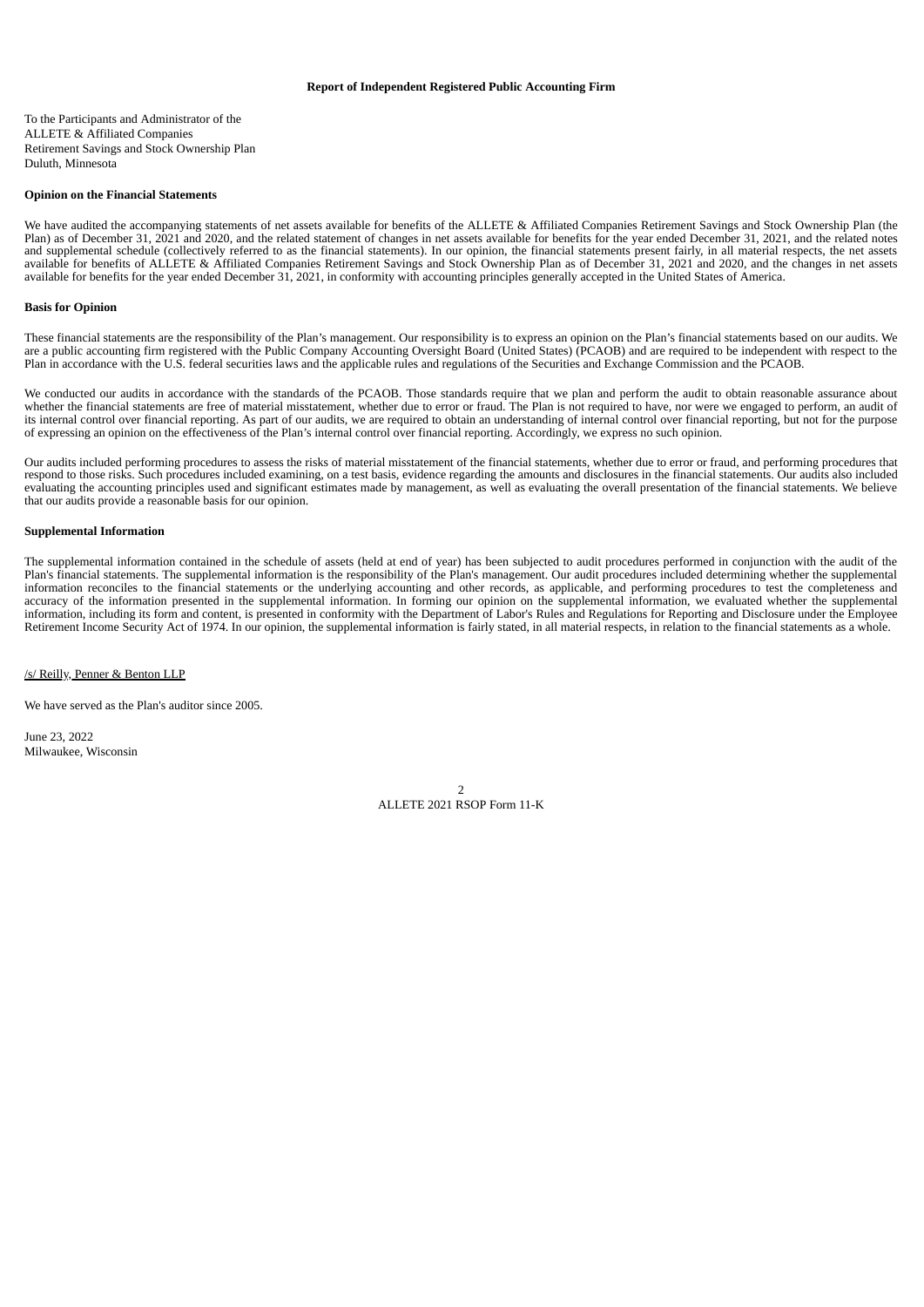## **ALLETE and Affiliated Companies Retirement Savings and Stock Ownership Plan Statements of Net Assets Available for Benefits**

<span id="page-3-0"></span>

|                                                         | December 31, |           |
|---------------------------------------------------------|--------------|-----------|
|                                                         | 2021         | 2020      |
| Thousands                                               |              |           |
| <b>Assets</b>                                           |              |           |
| Investments at Fair Value                               |              |           |
| Participant Funds                                       | \$557,819    | \$497,569 |
| Notes Receivable from Participants                      | 4,670        | 4,744     |
| <b>Employer Contributions Receivable</b>                | 2,593        | 2,485     |
| <b>Total Assets / Net Assets Available for Benefits</b> | \$565,082    | \$504,798 |

The accompanying notes are an integral part of these statements.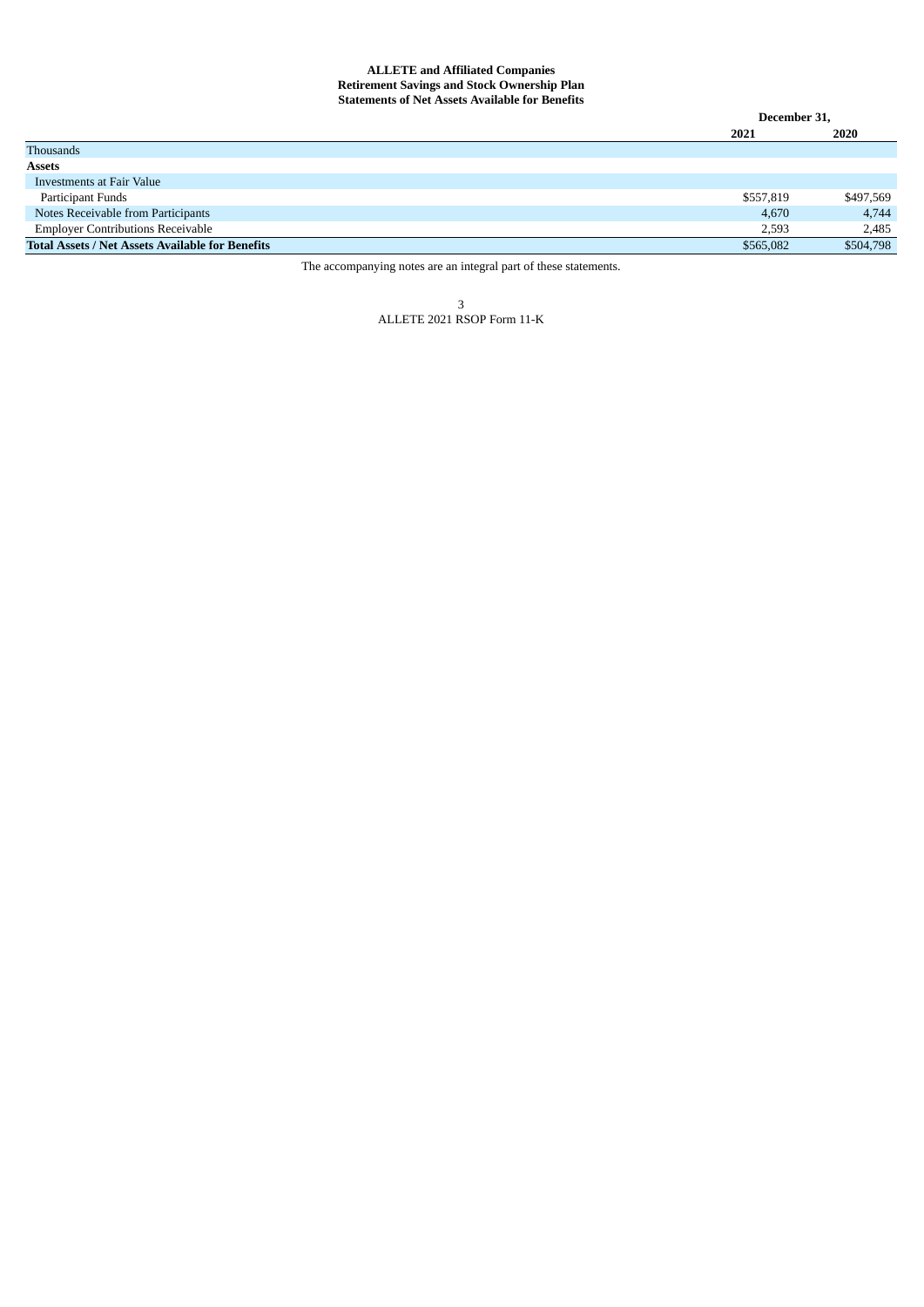### **ALLETE and Affiliated Companies Retirement Savings and Stock Ownership Plan Statement of Changes in Net Assets Available for Benefits**

**Year Ended December 31, 2021**

| <b>Thousands</b><br><b>Investment Activity</b><br>Dividend Income<br>\$13,355<br>Interest Income due to Notes Receivable from Participants<br>239<br>Net Appreciation in Fair Value of Investments<br>56,711<br><b>Total Investment Activity</b><br>70,305<br><b>Contributions</b><br>13,979<br>Participant<br>Employer<br>11,554<br>Rollover<br>541<br><b>Total Contributions</b><br>26,074<br><b>Deductions</b><br><b>Benefits Paid to Participants</b><br>(28, 282)<br><b>Administrative Expenses</b><br>(468)<br><b>Total Deductions</b><br>(28,750) |
|----------------------------------------------------------------------------------------------------------------------------------------------------------------------------------------------------------------------------------------------------------------------------------------------------------------------------------------------------------------------------------------------------------------------------------------------------------------------------------------------------------------------------------------------------------|
|                                                                                                                                                                                                                                                                                                                                                                                                                                                                                                                                                          |
|                                                                                                                                                                                                                                                                                                                                                                                                                                                                                                                                                          |
|                                                                                                                                                                                                                                                                                                                                                                                                                                                                                                                                                          |
|                                                                                                                                                                                                                                                                                                                                                                                                                                                                                                                                                          |
|                                                                                                                                                                                                                                                                                                                                                                                                                                                                                                                                                          |
|                                                                                                                                                                                                                                                                                                                                                                                                                                                                                                                                                          |
|                                                                                                                                                                                                                                                                                                                                                                                                                                                                                                                                                          |
|                                                                                                                                                                                                                                                                                                                                                                                                                                                                                                                                                          |
|                                                                                                                                                                                                                                                                                                                                                                                                                                                                                                                                                          |
|                                                                                                                                                                                                                                                                                                                                                                                                                                                                                                                                                          |
|                                                                                                                                                                                                                                                                                                                                                                                                                                                                                                                                                          |
|                                                                                                                                                                                                                                                                                                                                                                                                                                                                                                                                                          |
|                                                                                                                                                                                                                                                                                                                                                                                                                                                                                                                                                          |
|                                                                                                                                                                                                                                                                                                                                                                                                                                                                                                                                                          |
|                                                                                                                                                                                                                                                                                                                                                                                                                                                                                                                                                          |
| <b>Transfers and Allocations</b>                                                                                                                                                                                                                                                                                                                                                                                                                                                                                                                         |
| Transfers to Retirement and Other Plans<br>(7, 345)                                                                                                                                                                                                                                                                                                                                                                                                                                                                                                      |
| <b>Total Transfers and Allocations</b><br>(7, 345)                                                                                                                                                                                                                                                                                                                                                                                                                                                                                                       |
| <b>Net Increase in Assets</b><br>60,284                                                                                                                                                                                                                                                                                                                                                                                                                                                                                                                  |
| <b>Net Assets Available For Benefits</b>                                                                                                                                                                                                                                                                                                                                                                                                                                                                                                                 |
| <b>Beginning of Year</b><br>504,798                                                                                                                                                                                                                                                                                                                                                                                                                                                                                                                      |
| End of Year<br>\$565,082                                                                                                                                                                                                                                                                                                                                                                                                                                                                                                                                 |

<span id="page-4-0"></span>The accompanying notes are an integral part of these statements.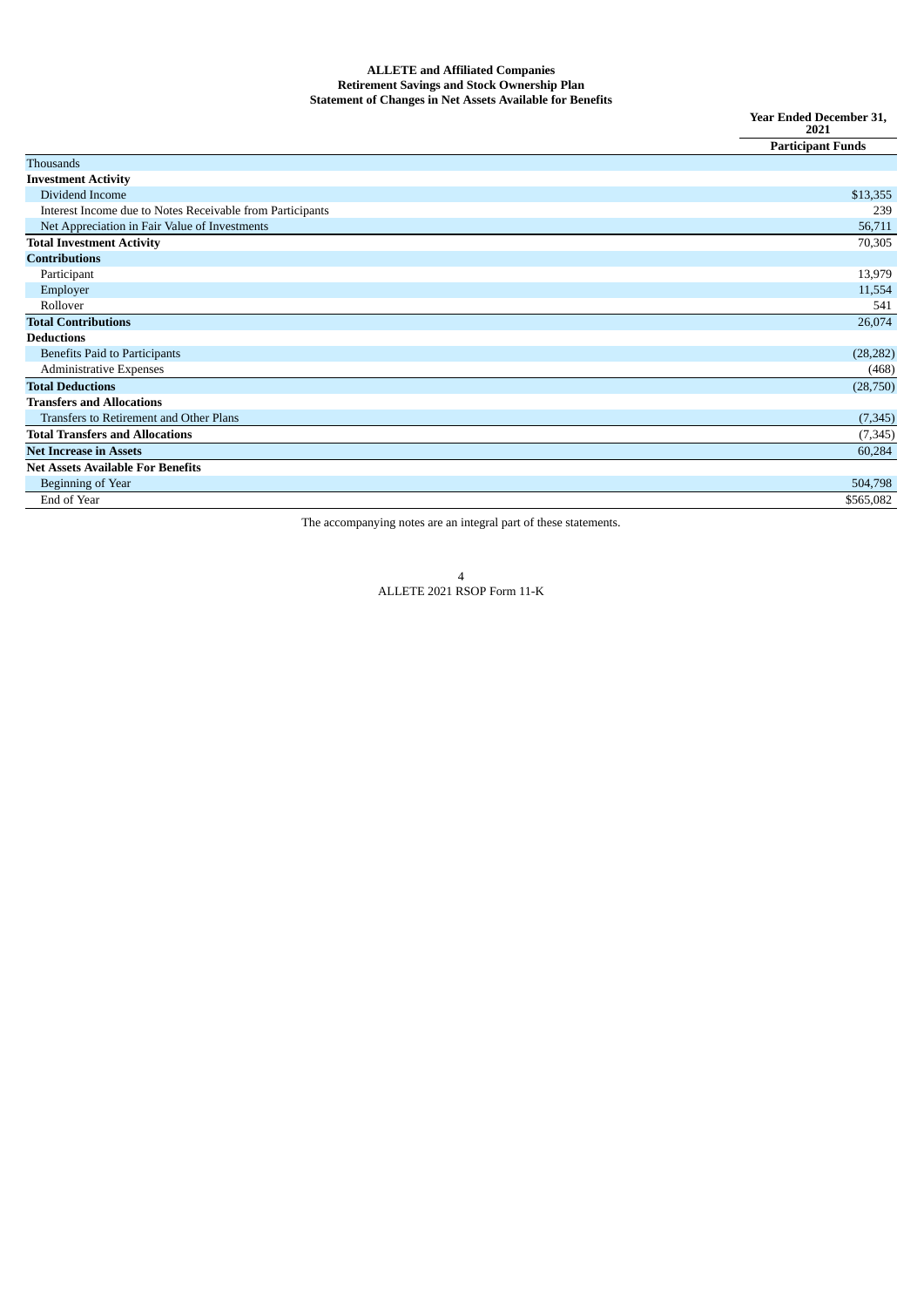## **ALLETE and Affiliated Companies Retirement Savings and Stock Ownership Plan Notes to Financial Statements December 31, 2021**

## <span id="page-5-0"></span>**NOTE 1. DESCRIPTION OF THE PLAN**

The ALLETE and Affiliated Companies Retirement Savings and Stock Ownership Plan (RSOP or Plan) is a defined contribution plan subject to the provisions of the Employee Retirement Income Security Act of 1974, as amended (ERISA), and qualifies as an employee stock ownership plan and profit sharing plan. At December 31, 2021, there were 2,079 participants in the RSOP. Participating affiliated companies (collectively, the Companies) at December 31, 2021, included:

- ALLETE, Inc., including Minnesota Power, a division of ALLETE, Inc. (ALLETE or Company);
- ALLETE Clean Energy, Inc.;
- ALLETE Renewable Resources, Inc. (ARRI);
- BNI Energy, (BNI);<br>• MP Affiliate Resour
- MP Affiliate Resources, Inc.; and
- Superior Water, Light and Power Company.

The RSOP provides eligible employees of the Companies an opportunity to save for retirement by electing to make before-tax and after-tax contributions through payroll deduction, and directing the contributions into various 401(k) investment options. (See *Participant Investment Options.*) The RSOP also provides eligible employees of the Companies employee stock ownership benefits in ALLETE common stock (Common Stock).

#### **Basis of Presentation**

Participant Funds represent the participants' 401(k) investment funds and shares allocated to participants in the ALLETE RSOP Stock Fund.

#### **Administration**

The Employee Benefit Plans Committee (Committee) administers the Plan for the Companies. The mailing address of the Committee is 30 West Superior Street, Duluth, Minnesota 55802-2093. The Committee consists of 10 members who are appointed by the Board of Directors of ALLETE. The Board of Directors of ALLETE has the power to remove members of the Committee from office. Members of the Committee are all employees of the Companies and receive no compensation for their services with respect to the Plan.

Committee responsibilities include the administration and payment of benefits in a manner consistent with the terms of the Plan and applicable law. The Committee has the authority to establish, modify, and repeal policies and procedures, as it deems necessary to carry out the provisions of the Plan. The Committee also has the authority to designate persons to carry out fiduciary responsibilities (other than trustee responsibilities) under the Plan. The Committee has the power to appoint an investment manager or managers (as defined by ERISA), attorneys, accountants, and such other persons as it shall deem necessary or desirable in the administration of the Plan. The Companies or the Plan pays administration fees and expenses of agents, outside experts, consultants, and investment managers. The Plan charges a participant who takes a participant loan, elects to have checks overnighted or use the Plan's self-directed brokerage account feature for expenses relating to such loans or accounts.

Empower Retirement, LLC (Empower), is the service provider for the Plan and handles participant recordkeeping, asset custody, trustee, and certain other administrative responsibilities. Empower allows the Plan to value accounts daily and provides a participant with online, call center, and voice response capabilities to direct the investment of their account balances. Great-West Trust Company, located at 8515 East Orchard Road, Greenwood Village, CO 80111, provides trustee and asset custody services. Empower carries professional liability coverage of \$10 million per occurrence, and in aggregate, as well as errors and omissions coverage for the same amount.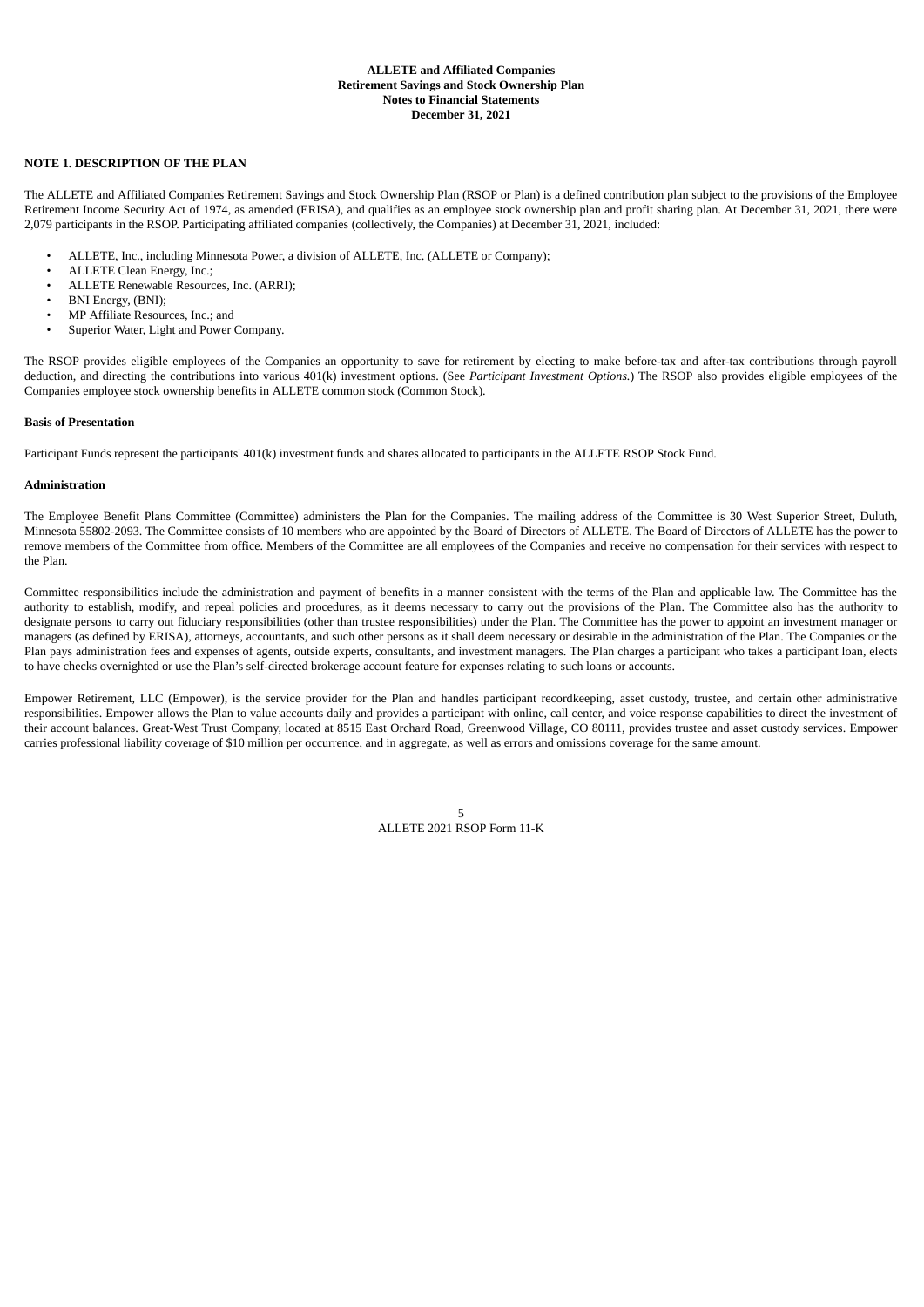## **Participant Investment Options**

The Plan's 401(k) investment fund options at December 31, 2021, are listed below. Detailed descriptions of the investment options and risk profiles are available to a plan participant.

- Adirondack Small Cap Index Fund  **Community 1990** LifePath Index 2045 Fund H
- 
- Artisan International Investors Fund
- Dodge & Cox International Stock Fund  **Community 1998** LifePath Index 2060 Fund H
- 
- 
- 
- Invesco Developing Markets Fund I Vanguard Mid-Cap Index Inst Fund I
- LifePath Index Retirement Fund H Vanguard Small-Cap Inst Index Fund I
- 
- 
- 
- LifePath Index 2040 Fund H
- 
- ALLETE Stock Fund LifePath Index 2050 Fund H
	-
	-
- Dodge & Cox Stock Fund LifePath Index 2065 Fund H
- Fidelity Contrafund Fund K Vanguard Inflation-Protected Securities Investor Fund
	- Geneva Small Cap Growth SA Vanguard Institutional Index Inst Fund
		-
		-
- LifePath Index 2025 Fund H Vanguard Total Bond Market Index Inst Fund
	- LifePath Index 2030 Fund H Vanguard Total International Stock Index Admiral Fund
- LifePath Index 2035 Fund H Wells Fargo Stable Return Fund Q

A participant may also establish a self-directed brokerage account with Empower Brokerage (through an agreement with GWFS Equities, Inc., an affiliate of Empower Retirement, LLC), which allows the participant to make investments in or transfers to a wide range of securities, including publicly traded stocks, bonds, and mutual funds. A participant who has a self-directed brokerage account pays an annual fee in addition to any trading fees incurred upon investment changes.

Empower Retirement Advisory Services are available to participants with Online Advice or the Professional Management Program provided by Advised Assets Group, LLC, a registered investment advisor. Online Advice provides investment recommendations, at no additional cost, that a participant can implement. The Professional Management Program manages the participant's account, for additional fees.

A participant may change their level of contribution, change their investment elections for future contributions, and make transfers between investment options at any time by contacting Empower.

Certain mutual funds may charge redemption fees that are paid out of the participant's account. A redemption fee is charged when shares are transferred or exchanged out of the fund before the fund's minimum holding period has been met. None of the investment options included in the Plan as of December 31, 2021, currently charge redemption fees.

ALLETE sponsors an employee stock ownership plan (ESOP) within the RSOP. Eligible employees of the Companies receive Common Stock ownership benefits in the ALLETE RSOP Stock Fund. Employer contributions are paid either in cash or the issuance of ALLETE common stock at the Company's discretion. Shares of Common Stock or cash are allocated to each eligible employee as provided by the Plan (see Basic Account, Special Account, Partnership Account, Bargaining Unit Account, Matching Account, *BNI Matching Contribution Account, and BNI Non-Elective Contribution Account*). The shares of Common Stock allocated to a participant's account in the ALLETE RSOP Stock Fund come from issued shares, as determined by ALLETE. Each participant's account value, however, is determined on a unit basis and consists of both Common Stock and cash. (See Note 4. Investments.) The unit value is adjusted each business day to reflect investment results, including cash.

Dividends are automatically reinvested in Common Stock held in the ALLETE RSOP Stock Fund; however, a participant may make an election, at any time, to receive cash dividends paid. Units within a participant's Pre-1989 Basic Account can be withdrawn at any time, while all other units within a participant's account in the ALLETE RSOP Stock Fund can be withdrawn when the participant reaches age 59 ½, terminates employment, severs employment to perform service in the uniformed services on active duty, becomes disabled, or dies. A participant may transfer all or any part of their ALLETE RSOP Stock Fund to other 401(k) investment options at any time.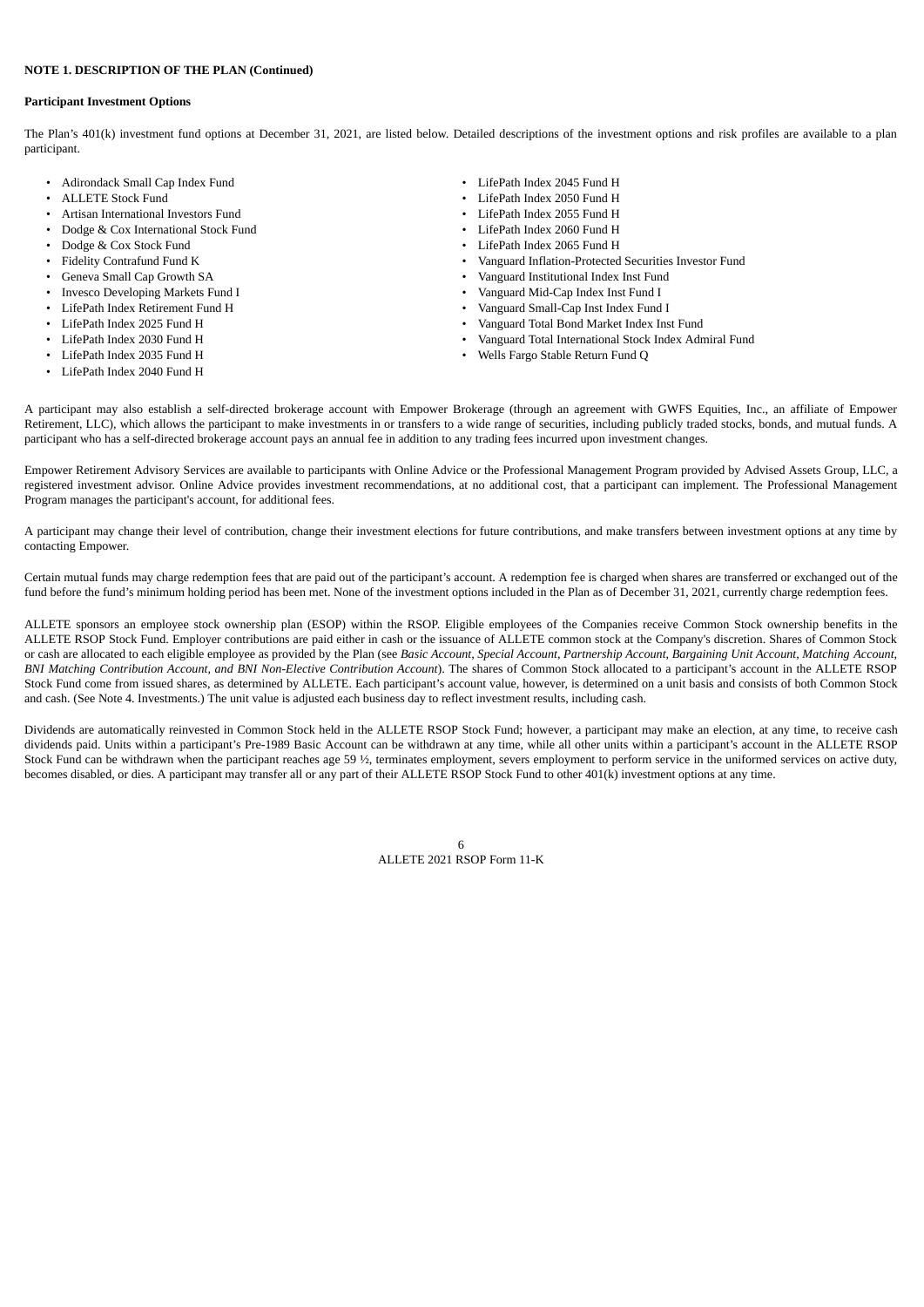**Basic Account.** Participants' Basic Accounts received shares of Common Stock purchased with incremental investment tax credit contributions and payroll-based tax credit contributions. Contributions to the participants' Basic Accounts ceased after 1986.

**Special Account.** For the years 1985 through 1989, eligible Companies received a tax deduction for cash dividends paid to participants on ALLETE RSOP Stock Fund shares in their Basic Account. The Companies contributed, to the ALLETE RSOP Stock Fund, an amount equal to the estimated income tax benefit of the dividend deduction associated with eligible shares in the Basic Account. Shares of Common Stock issued with these contributions were allocated to the participants' Special Account.

Partnership Account. The fixed-percentage partnership contribution to each non-union participant hired before October 1, 2006, ranges from 6 percent to 12 percent depending on the participant's age (not including ARRI and BNI participants). The fixed-percentage partnership contribution to each non-union participant hired on or after October 1, 2006, is 6 percent (not including BNI participants). The fixed-percentage partnership contribution to each Minnesota Power Bargaining Unit Local 31 union participant hired on or after February 1, 2011, to each ARRI Bargaining Unit participant, and to each Minnesota Power Bargaining Unit Local 1593 union participant is 6 percent. The partnership contributions are made quarterly and are based on periodic pay for the period.

**Bargaining Unit Account.** Quarterly non-elective allocations are made to the ALLETE RSOP Stock Fund equal to 1 percent of each union participant's eligible compensation (not including Minnesota Power Bargaining Unit Local 1593 union participants and BNI Bargaining Unit union participants).

**Matching Account.** For a non-union participant hired before October 1, 2006, (not including BNI participants), quarterly matching contributions are made equal to 100 percent of each non-union participant's 401(k) before-tax contributions and Roth 401(k) contributions, disregarding contributions in excess of 4 percent of the participant's periodic pay for the period.

For a non-union participant hired on or after October 1, 2006, (not including BNI participants), quarterly matching contributions are made equal to 100 percent of each nonunion participant's 401(k) before-tax contributions and Roth 401(k) contributions, disregarding contributions in excess of 5 percent of the participant's periodic pay for the period.

For each Minnesota Power Bargaining Unit Local 31 union participant hired on or after February 1, 2011, to each ARRI Bargaining Unit participant, and to each Minnesota Power Bargaining Unit Local 1593 union participant, quarterly matching contributions are made equal to 100 percent of each union participant's 401(k) before-tax contributions and Roth 401(k) contributions, disregarding contributions in excess of 5 percent of the participant's periodic pay for the period.

**BNI Matching Contribution Account.** Effective January 1, 2020, for each BNI participant, bi-weekly matching contributions are made equal to 100 percent of each BNI participant's 401(k) before-tax contributions and Roth 401(k) contributions, disregarding contributions in excess of 5 percent of the participant's salary for the period.

**BNI Non-Elective Contribution Account.** Effective January 1, 2020, for each BNI bargaining unit employee, bi-weekly non-elective contributions are made equal to 1.5 percent of the participant's salary for the period. For each BNI non-bargaining unit employee, bi-weekly non-elective contributions are made equal to the greater of \$1,400 or 1.5 percent of the participant's salary for the period.

In addition, an additional Company Non-Elective Contribution will be made for non-bargaining unit employees and participants hired prior to and effective July 15, 2019, and for bargaining unit employees hired prior to and effective November 16, 2019 who are not a "Grandfathered OPEB Eligible Participant". For this purpose, a Grandfathered OPEB Eligible Participant means a participant who: (i) has attained age 50 as of July 15, 2019; and (ii) would be credited with at least 20 years of aggregate continuous service prior to such participant attaining age 61  $\frac{1}{2}$ , if such participant would not incur a termination of employment prior to attainment of age 61  $\frac{1}{2}$ . The amount of additional Non-Elective Contribution for each eligible participant who is not a Grandfathered OPEB Eligible Participant ranges from 4 percent to 8 percent. For each participant eligible for such contribution who was hired on or after July 15, 2019 for non-bargaining unit employees or hired on or after November 16, 2019 for bargaining unit employees, the additional Company Non-Elective Contribution is 4.0 percent of the participants salary for each pay period.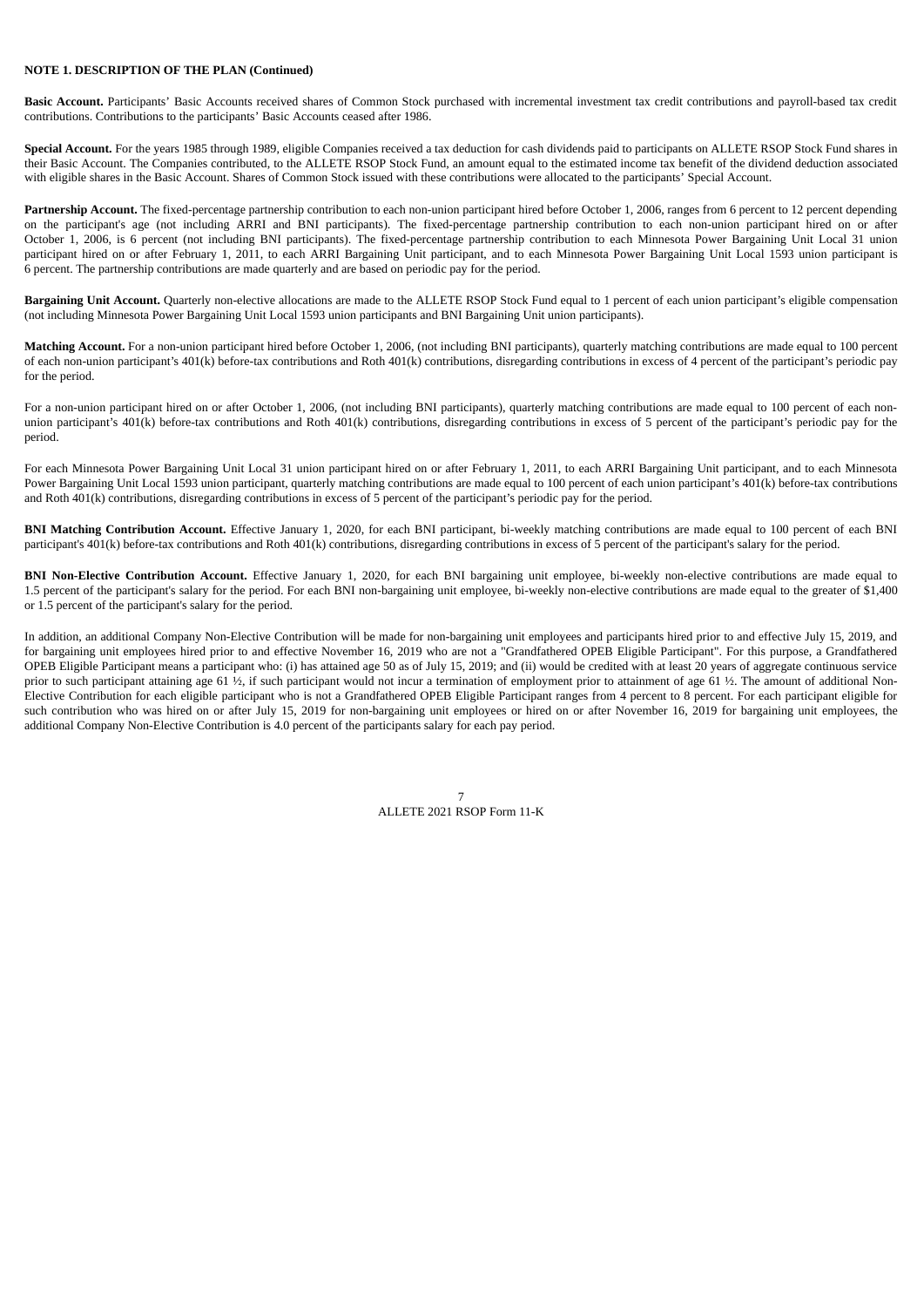#### **Contributions**

**Participant Contributions.** Participant contributions to the Plan consist of the following:

- **Before-Tax Contributions.** Before-tax contributions are salary reduction contributions equal to an amount the participant has elected to reduce his or her compensation pursuant to a salary reduction agreement.
- **Voluntary Contributions (After-Tax Contributions).** Each participant is also allowed to make voluntary after-tax contributions to the Plan through payroll deductions. Total voluntary contributions made by a participant may not exceed 25 percent of the participant's compensation in any pay period.
- **Rollovers.** Contributions by a participant may also be made through rollovers from other qualified plans or individual retirement accounts.
- **Roth 401(k) Contributions.** Roth 401(k) contributions are after-tax salary reduction contributions equal to an amount the participant has elected to reduce their compensation pursuant to a salary reduction agreement.

**Contribution Limits.** Total combined before-tax and Roth 401(k) contributions in 2021 could not exceed \$19,500 for a participant less than age 50 or \$26,000 for a participant at least age 50, as permitted under Section 401(k) of the Internal Revenue Code (Code).

**Employer Contributions.** Each year, employer contributions are paid to the trustee either in cash or in Common Stock. Expenses incurred in discretionary activities relating to the design, formation, and modification of the Plan (commonly characterized as "settlor" functions) are paid by the Companies.

## **Vesting and Forfeiture Account**

All contributions to the Plan, plus actual earnings thereon, are fully vested and non-forfeitable, except for BNI Bargaining Unit non-elective contributions, which are 100 percent vested only after three years of service (except if the participant dies or becomes disabled while employed, or terminates employment after age 55). In 2005, the Plan was amended to allow distribution checks issued and outstanding for more than 180 days (unclaimed benefits) to be re-deposited into the Plan and treated as forfeitures. The forfeiture account consists of previously forfeited non-vested accounts and unclaimed benefits, totaling \$72,241 at December 31, 2021 (\$72,769 at December 31, 2020), and is invested in the Wells Fargo Stable Return Fund Q. In 2021, \$69,151 from the forfeiture account were used to offset Employer Contributions and Plan expenses.

## **Distributions and Withdrawals**

A participant may elect, at any time, to receive future cash dividends paid on Common Stock shares in their ALLETE RSOP Stock Fund and ALLETE Stock Fund.

Prior to termination of employment, a participant may withdraw, at any time, all or any part of the amounts in their:

- Plan accounts, if the participant has attained age 59  $\frac{1}{2}$ ;
- After-tax account;
- Pre-1989 Basic Account;
- Rollover Account; or
- Prior BNI Money Purchase Pension Account, if participant has reached normal retirement age.

A participant may withdraw amounts from their account, regardless of age for:

- Deemed Severance;
- Qualified Reservist;
- Disability; or,
- Hardship.

When a participant terminates employment, becomes disabled, or dies, they or their beneficiaries may elect to receive any part or all of their Plan accounts.

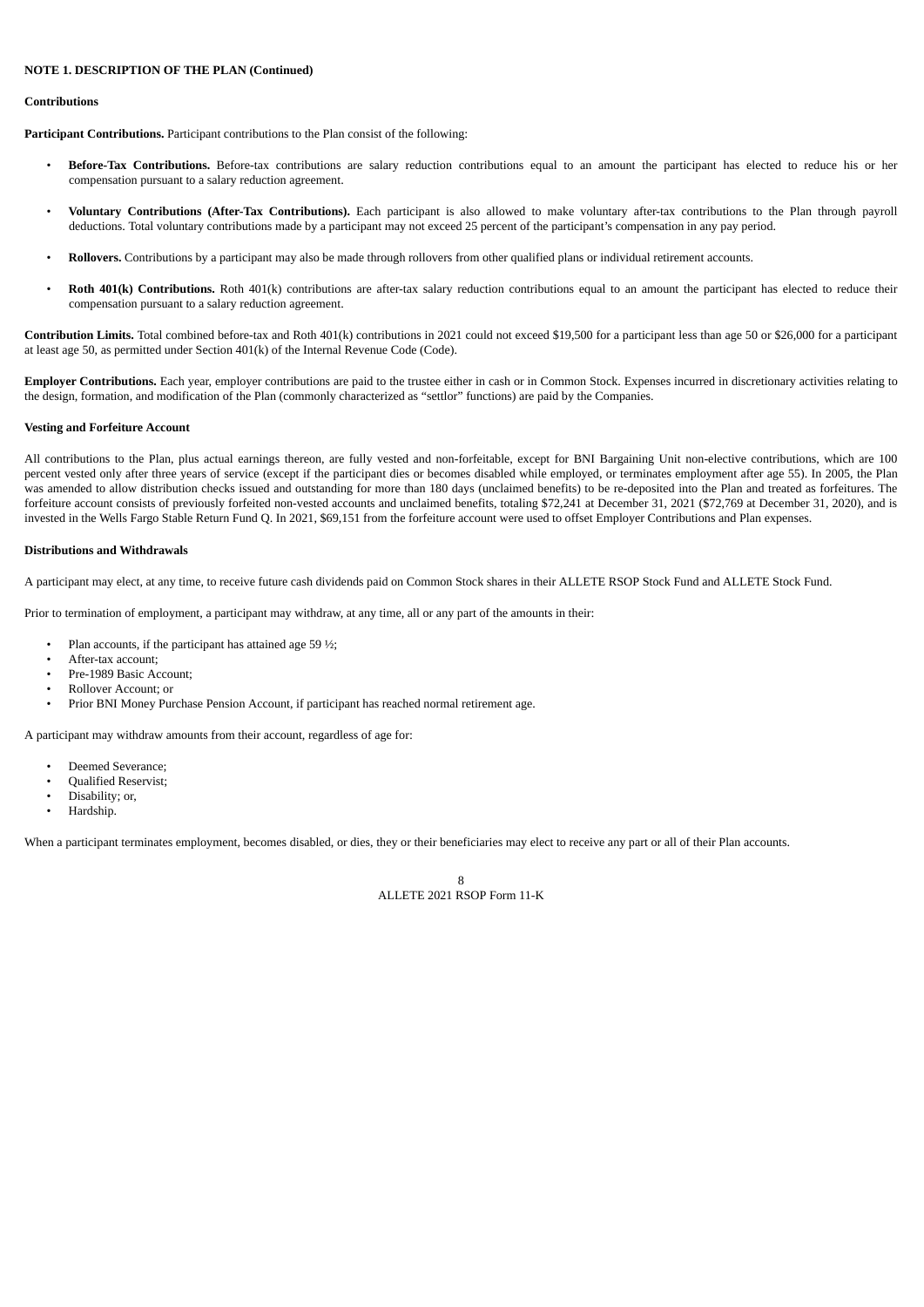**Transfers to Retirement and Other Plans.** Upon retirement an eligible participant may elect to transfer their Plan account balances to an ALLETE and Affiliated Companies Retirement Plan if the participant has elected to receive a benefit from one of these retirement plans. The amount of transfers to these retirement plans totaled \$7,344,894 for 2021 (\$8,828,900 for 2020). Starting in plan year 2015, certain limitations were implemented regarding eligibility, timing of elections, and the value of account balances that can be transferred to retirement plans.

**Notes Receivable from Participants.** The Plan allows a participant to borrow money from their Plan accounts. The maximum amount a participant may borrow is equal to the lesser of: (a) 50 percent of their total Plan balance; or (b) \$50,000, less the largest outstanding loan balance owed in the prior 12-month period. The loans may not be less than \$1,000. The loans are for terms up to five years for a general-purpose loan and ten years for the acquisition of a primary residence. A fixed interest rate of the prime rate plus 1 percent on the first day of the month that the loan is originated is charged until the loan is repaid. As loans are repaid, generally through payroll deductions, principal and interest amounts are re-deposited into the participant's Plan. A participant may repay principal amounts, pay off the entire loan balance, or continue paying loan payments after separation from service by providing payment directly to Empower. A participant is required to pay a \$50 loan application fee to cover the cost of processing the loan.

#### **Plan Termination**

The Companies reserve the right to reduce, suspend, or discontinue their contributions to the Plan at any time, or to terminate the Plan in its entirety subject to the provisions of ERISA and the Code. If the Plan is terminated, all of the account balances of the participants will be distributed in accordance with the terms of the Plan. The Companies have no intention of terminating the Plan.

#### <span id="page-9-0"></span>**NOTE 2. SUMMARY OF ACCOUNTING POLICIES**

The Plan uses the accrual basis of accounting and, accordingly, reflects income in the year earned and expenses when incurred. Common stock and mutual fund investments are reported at fair value based on quoted market prices. Collective fund investments are reported at net asset value, which approximates fair value. Participant loans are classified as notes receivable from participants, which are segregated from plan investments and measured at their unpaid principal balance plus any accrued but unpaid interest.

The preparation of financial statements in conformity with accounting principles generally accepted in the United States of America requires management to make estimates and assumptions that affect the reported amounts of assets, liabilities and changes therein and disclosure of contingent assets and liabilities at the date of the financial statements. Actual results could differ from those estimates.

The Plan presents, in the Statement of Changes in Net Assets Available for Benefits, the net appreciation (depreciation) in the fair value of its investments which consists of the realized gains or losses on disposed investments and the unrealized appreciation (depreciation) on those investments owned at year-end.

The Plan invests in various funds that contain a combination of stocks, bonds and other investment securities. Investment securities are exposed to various risks such as interest rate, market and credit risks. Due to the level of risk associated with certain investment securities, it is at least reasonably possible that changes in the values of investment securities will occur in the near term and such changes could materially affect the amounts reported in the Statement of Net Assets Available for Benefits.

Certain expenses of maintaining the Plan are paid by the participants, unless otherwise paid by the Companies. Expenses that are paid by the Companies are excluded from these financial statements. Fees related to the administration of self-directed brokerage accounts, managed accounts, approval of hardship distributions, processing of qualified domestic relations order splits, and notes receivable from participants are charged directly to the participants' accounts and included in administrative expenses. Investment related expenses are included in net appreciation in fair value of investments in the Statement of Net Assets Available for Benefits.

<span id="page-9-1"></span>**Subsequent Events.** Management has evaluated subsequent events for possible recognition or disclosure through the date of financial statement issuance (June 23, 2022).

 $\mathbf{q}$ ALLETE 2021 RSOP Form 11-K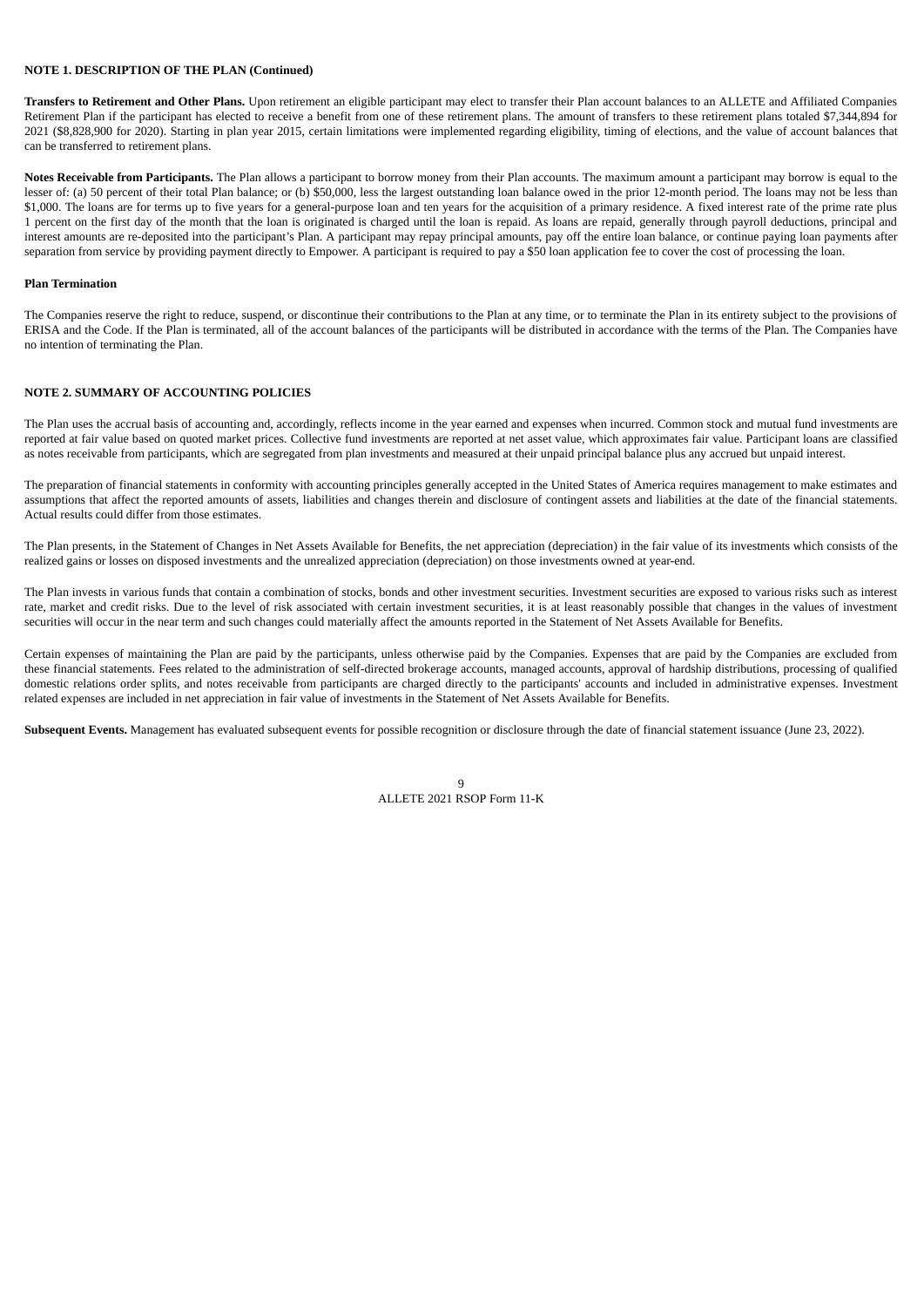## **NOTE 3. INCOME TAX STATUS**

A favorable determination letter dated March 14, 2018, was obtained from the Internal Revenue Service (IRS) stating that the RSOP, as amended and restated effective December 1, 2016, qualified as an employee stock ownership plan and a profit sharing plan under Section 401(a) of the Code.

The Plan administrator believes that the Plan is designed, and is currently being operated, in compliance with the applicable requirements of the Code; therefore, no provision for income tax has been made in the Plan financial statements. The Company is required to evaluate tax positions taken by the Plan and recognize a tax liability (or asset) if the Plan has taken an uncertain position that "more-likely-than-not" would not be sustained upon audit. The Plan administrator has analyzed the tax positions taken by the Plan, and has concluded as of December 31, 2021, there were no uncertain positions taken or expected to be taken that would require recognition of a liability (or asset), or disclosure in the financial statements. The Plan is subject to routine audits by taxing authorities; however, there are currently no audits for any tax periods in process.

## <span id="page-10-0"></span>**NOTE 4. INVESTMENTS**

The ALLETE Stock Fund represents shares of Common Stock allocated to participants.

|                   |                     | <b>Number</b> |          | Fair         |
|-------------------|---------------------|---------------|----------|--------------|
|                   |                     | of Shares     | Cost     | <b>Value</b> |
| Thousands         |                     |               |          |              |
| December 31, 2021 | Common Stock        | 375           | \$25,202 | \$24,902     |
|                   | <b>Money Market</b> |               | 165      | 165          |
|                   |                     |               | \$25,367 | \$25,067     |
|                   |                     |               |          |              |
| December 31, 2020 | Common Stock        | 387           | \$22,647 | \$23,951     |
|                   | <b>Money Market</b> |               | 143      | 143          |
|                   |                     |               | \$22,790 | \$24,094     |

The ALLETE RSOP Stock Fund represents shares of Common Stock allocated to participants.

|                   |                     | Number    |          | Fair         |  |
|-------------------|---------------------|-----------|----------|--------------|--|
|                   |                     | of Shares | Cost     | <b>Value</b> |  |
| Thousands         |                     |           |          |              |  |
| December 31, 2021 | Common Stock        | 1,099     | \$42,245 | \$72,896     |  |
|                   | <b>Money Market</b> |           | 822      | 822          |  |
|                   |                     |           | \$43,067 | \$73,718     |  |
|                   |                     |           |          |              |  |
| December 31, 2020 | Common Stock        | 1,126     | \$40,252 | \$69,763     |  |
|                   | <b>Money Market</b> |           | 796      | 796          |  |
|                   |                     |           | \$41,048 | \$70,559     |  |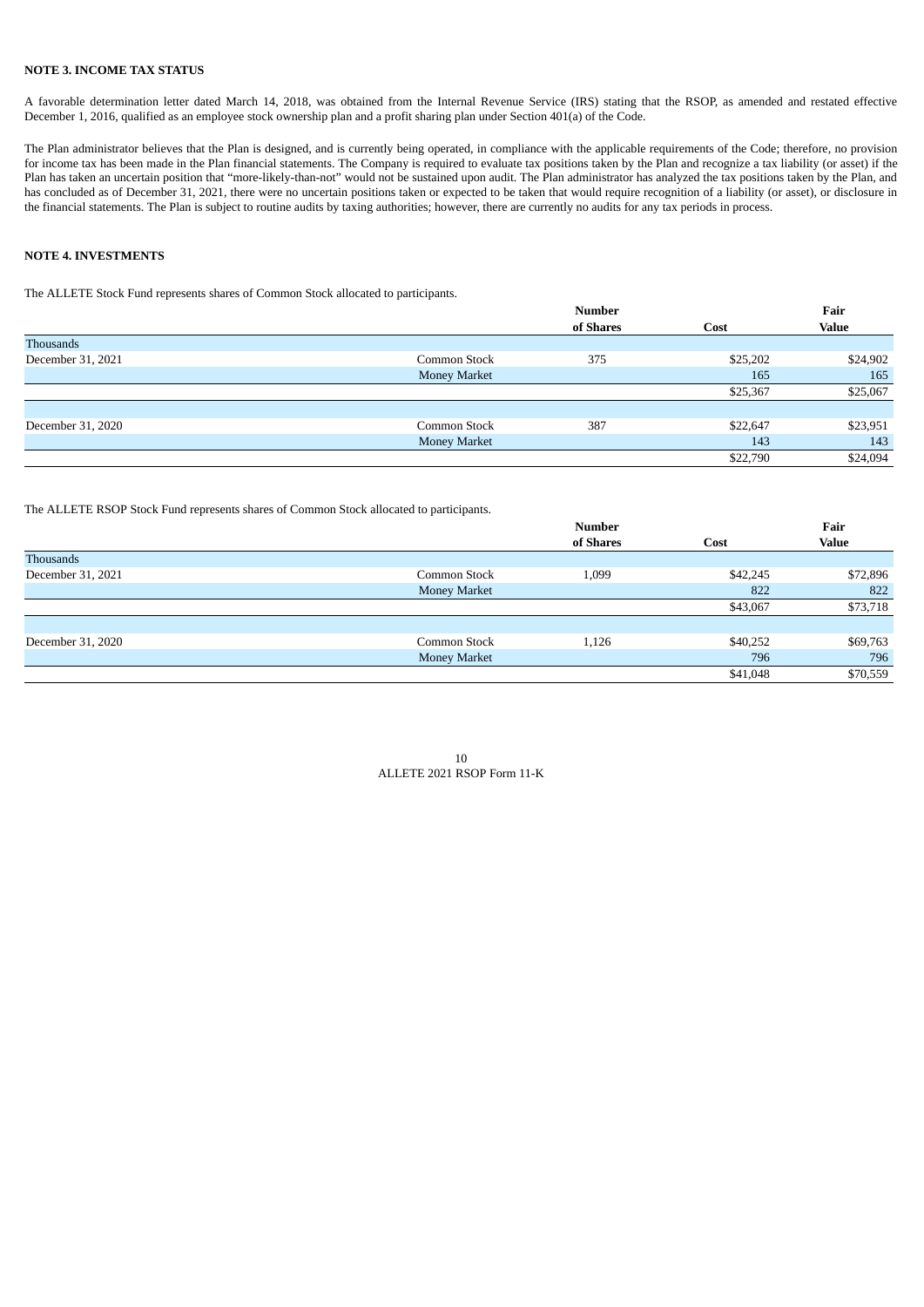## **NOTE 4. INVESTMENTS (Continued)**

For the ALLETE Stock Fund and the ALLETE RSOP Stock Fund, each participant's account value is determined on a unit basis. The unit value is adjusted each business day to reflect investment results.

|                     | <b>ALLETE</b><br><b>Stock Fund</b> |          |                        | <b>ALLETE</b> |  |
|---------------------|------------------------------------|----------|------------------------|---------------|--|
|                     |                                    |          | <b>RSOP Stock Fund</b> |               |  |
| At December 31,     | 2021                               | 2020     | 2021                   | 2020          |  |
| Thousands           |                                    |          |                        |               |  |
| Number of Units     | 3,072                              | 3,141    | 8,320                  | 8,532         |  |
|                     |                                    |          |                        |               |  |
| Common Stock        | \$24,902                           | \$23,951 | \$72,896               | \$69,763      |  |
| <b>Money Market</b> | 165                                | 143      | 822                    | 796           |  |
| Fair Value          | \$25,067                           | \$24,094 | \$73,718               | \$70,559      |  |

## <span id="page-11-0"></span>**NOTE 5. FAIR VALUE MEASUREMENTS**

Fair value is the price that would be received to sell an asset or paid to transfer a liability in an orderly transaction between market participants at the measurement date (exit price). We utilize market data or assumptions that market participants would use in pricing the asset or liability, including assumptions about risk and the risks inherent in the inputs to the valuation technique. These inputs can be readily observable, market corroborated, or generally unobservable. These inputs, which are used to measure fair value, are prioritized through the fair value hierarchy. The hierarchy gives the highest priority to unadjusted quoted prices in active markets for identical assets or liabilities (Level 1) and the lowest priority to unobservable inputs (Level 3). The three levels of the fair value hierarchy are as follows:

Level 1 - Quoted prices are available in active markets for identical assets or liabilities as of the reported date. Active markets are those in which transactions for the asset or liability occur in sufficient frequency and volume to provide pricing information on an ongoing basis.

Level 2 - Pricing inputs are other than quoted prices in active markets, but are either directly or indirectly observable as of the reported date. The types of assets and liabilities included in Level 2 are typically either comparable to actively traded securities or contracts, such as treasury securities with pricing interpolated from recent trades of similar securities, or priced with models using highly observable inputs, such as commodity options priced using observable forward prices and volatilities.

Level 3 - Significant inputs that are generally less observable from objective sources. The types of assets and liabilities included in Level 3 are those with inputs requiring significant management judgment or estimation, such as the complex and subjective models and forecasts used to determine the fair value.

Common stock and mutual funds are valued using their closing prices from the applicable exchanges. Self-directed brokerage accounts are valued using closing prices for the underlying securities from the applicable exchanges. Money market funds are valued using pricing for the underlying securities which may be based on recent trades of the same or similar securities. Collective trust funds and managed brokerage funds are valued at the net asset value (NAV) of shares of bank collective trust and managed brokerage funds held by the Plan on a daily basis. The NAV is based on the fair value of the underlying investments held by the funds. Participant transactions (issuances and redemptions) may occur daily. If the Plan were to initiate a full redemption of the collective trust, the investment advisor reserves the right to temporarily delay withdrawal from the trust in order to ensure that securities liquidations will be carried out in an orderly business manner. There have been no changes in the valuation methodologies used as of December 31, 2021, and 2020.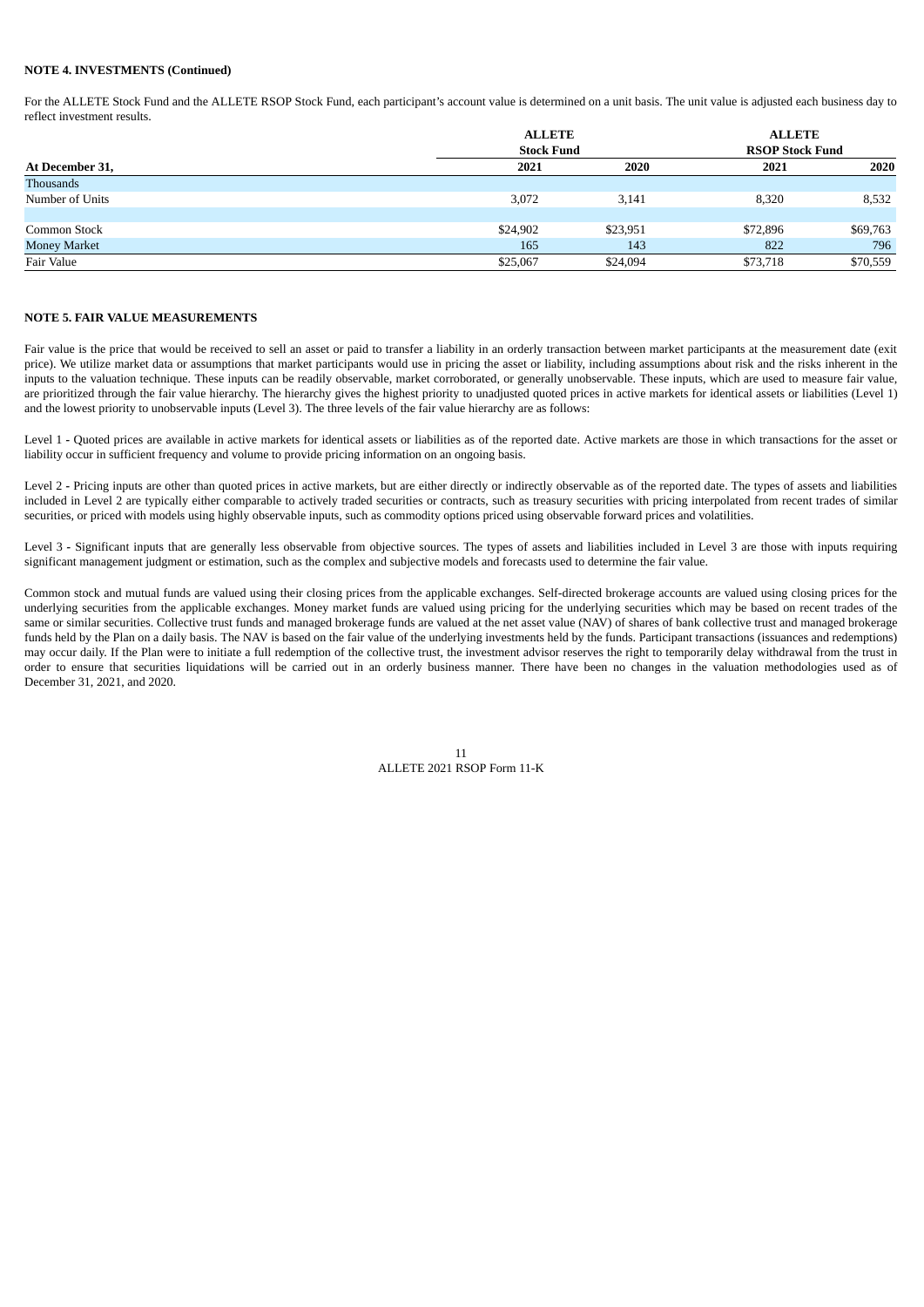## **NOTE 5. FAIR VALUE MEASUREMENTS (Continued)**

The following table presents, for each of these hierarchy levels, the Plan's assets that are measured at fair value on a recurring basis as of December 31, 2021.

|                                                     | Fair Value as of December 31, 2021 |                |                |           |              |
|-----------------------------------------------------|------------------------------------|----------------|----------------|-----------|--------------|
| <b>Recurring Fair Value Measures</b>                | <b>Level 1</b>                     | <b>Level 2</b> | <b>Level 3</b> | N/A       | <b>Total</b> |
| <b>Thousands</b>                                    |                                    |                |                |           |              |
| Assets:                                             |                                    |                |                |           |              |
| <b>Common Stock</b>                                 | \$97,798                           |                |                |           | \$97,798     |
| Mutual Funds                                        | 240,822                            | _              |                |           | 240,822      |
| Money Market Funds                                  | _                                  | \$987          |                |           | 987          |
| Self-Directed Brokerage Accounts (a)                | 15,966                             |                | --             |           | 15,966       |
| <b>Investments Measured as Net Asset Value:</b> (b) |                                    |                |                |           |              |
| Collective Funds                                    | _                                  | _              |                | \$186,376 | 186,376      |
| Managed Brokerage Funds                             |                                    |                |                | 15,870    | 15,870       |
| <b>Total Assets</b>                                 | \$354,586                          | \$987          | __             | \$202,246 | \$557,819    |

*(a) All investments held in the Self-Directed Brokerage Accounts are classified as Level 1 due to the observable market data for these securities.*

*(b) In accordance with Accounting Standards Codification (ASC) 820-10, certain investments that were measured at net asset value per share (or its equivalent) have not been classified in the fair value hierarchy. The value amounts presented in this table are intended to permit reconciliation of the fair value hierarchy to the line items presented in the Statement of Net Assets Available for Benefits.*

The following table presents, for each of these hierarchy levels, the Plan's assets that are measured at fair value on a recurring basis as of December 31, 2020.

| Fair Value as of December 31, 2020                  |                |                |                |           |              |
|-----------------------------------------------------|----------------|----------------|----------------|-----------|--------------|
| <b>Recurring Fair Value Measures</b>                | <b>Level 1</b> | <b>Level 2</b> | <b>Level 3</b> | N/A       | <b>Total</b> |
| <b>Thousands</b>                                    |                |                |                |           |              |
| <b>Assets:</b>                                      |                |                |                |           |              |
| Common Stock                                        | \$93,714       | _              |                |           | \$93,714     |
| Mutual Funds                                        | 206,995        | __             |                |           | 206,995      |
| Money Market Funds                                  |                | 939            | —              | _         | 939          |
| Self-Directed Brokerage Accounts (a)                | 15,044         | __             |                |           | 15,044       |
| <b>Investments Measured as Net Asset Value:</b> (b) |                |                |                |           |              |
| Collective Funds                                    |                |                |                | \$166,410 | 166,410      |
| Managed Brokerage Funds                             |                |                |                | 14,467    | 14,467       |
| <b>Total Assets</b>                                 | \$315,753      | 939            |                | \$180,877 | \$497,569    |

*(a) All investments held in the Self-Directed Brokerage Accounts are classified as Level 1 due to the observable market data for these securities.*

*(b) In accordance with ASC 820-10, certain investments that were measured at net asset value per share (or its equivalent) have not been classified in the fair value hierarchy. The value amounts presented in this table are intended to permit reconciliation of the fair value hierarchy to the line items presented in the Statement of Net Assets Available for Benefits.*

The Plan's policy is to recognize transfers in and transfers out of a given hierarchy level as of the actual date of the event or of the change in circumstances that caused the transfer. For the years ended December 31, 2021, and 2020, there were no transfers in or out of Levels 1, 2, or 3. There was no activity in Level 3 during the years ended December 31, 2021, and 2020.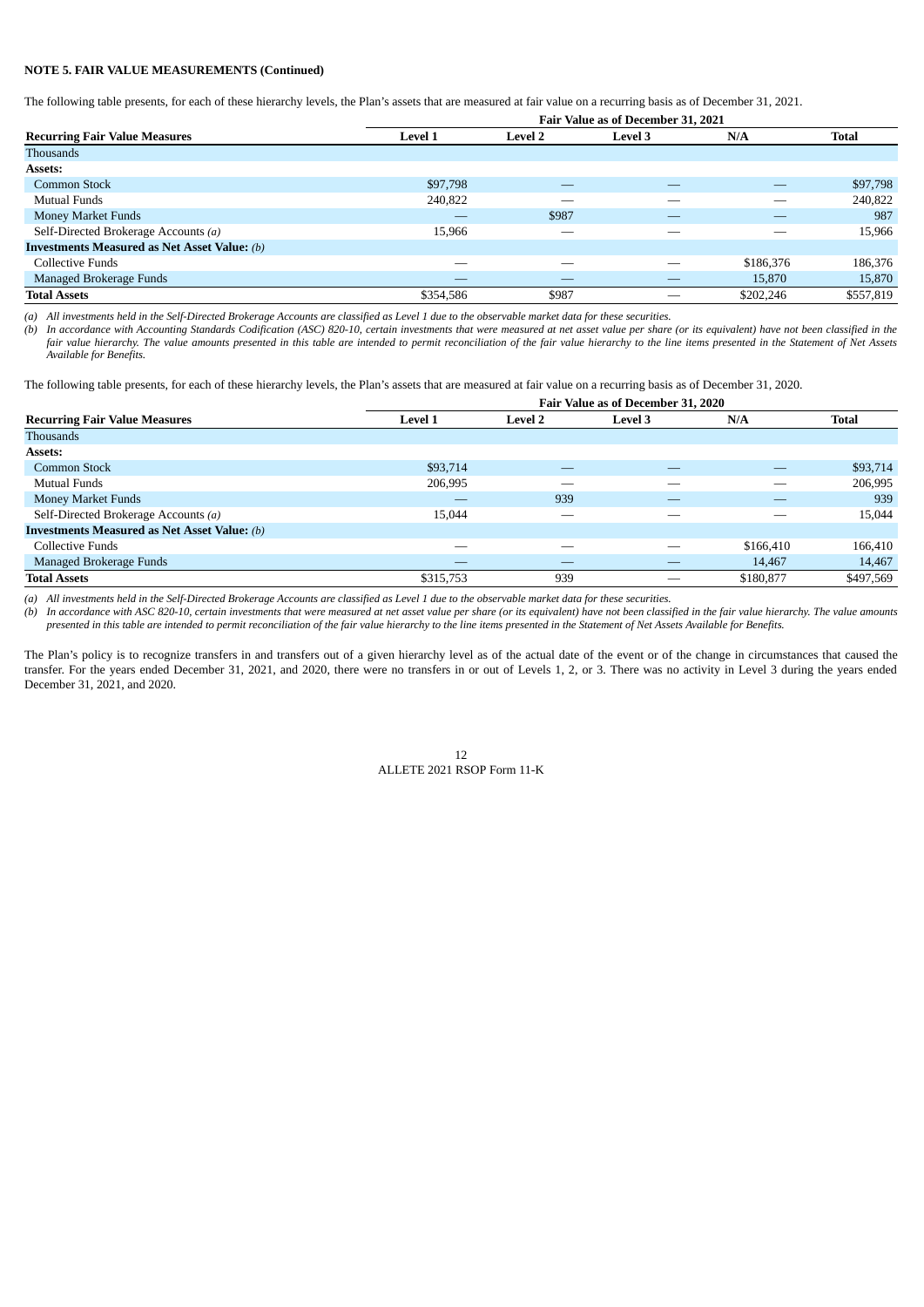## **NOTE 5. FAIR VALUE MEASUREMENTS (Continued)**

The following table summarizes investments measured at fair value based on NAV per share as of December 31, 2021.

## **Fair Value Estimated Using Net Asset Value per Share**

|                                     |                   | Unfunded    | <b>Redemption Frequency (if currently</b> |                                 |
|-------------------------------------|-------------------|-------------|-------------------------------------------|---------------------------------|
|                                     | <b>Fair Value</b> | Commitments | eligible)                                 | <b>Redemption Notice Period</b> |
| <b>Thousands</b>                    |                   |             |                                           |                                 |
| Collective Funds:                   |                   |             |                                           |                                 |
| Fixed Income Funds (a)              | \$43,707          | n/a         | Daily                                     | <b>Trade Date</b>               |
| Lifestyle Funds (b)                 | \$142,669         | n/a         | Daily                                     | <b>Trade Date</b>               |
| Managed Brokerage Funds - Stock (c) | \$15,870          | n/a         | Dailv                                     | <b>Trade Date</b>               |

*(a) The fixed income funds seek to preserve principal through investment in a diversified portfolio of high quality fixed income investments.*

*(b) The lifestyle funds seek to provide an asset allocation strategy designed to maximize assets for retirement, or for other purposes, consistent with the risk that investors, on average, may be willing to accept given their investment time horizon.*

*(c) The managed brokerage funds seek long-term capital appreciation by normally investing in small capitalization U.S. common stocks of publicly traded companies that demonstrate strong growth characteristics.*

The following table summarizes investments measured at fair value based on NAV per share as of December 31, 2020.

## **Fair Value Estimated Using Net Asset Value per Share**

|                                     | <b>Fair Value</b> | <b>Unfunded</b><br>Commitments | <b>Redemption Frequency (if currently</b><br>eligible) | <b>Redemption Notice Period</b> |
|-------------------------------------|-------------------|--------------------------------|--------------------------------------------------------|---------------------------------|
| <b>Thousands</b>                    |                   |                                |                                                        |                                 |
| Collective Funds:                   |                   |                                |                                                        |                                 |
| Fixed Income Funds (a)              | \$42,944          | n/a                            | Daily                                                  | <b>Trade Date</b>               |
| Lifestyle Funds (b)                 | \$123,466         | n/a                            | Daily                                                  | Trade Date                      |
| Managed Brokerage Funds - Stock (c) | \$14,467          | n/a                            | Daily                                                  | <b>Trade Date</b>               |

*(a) The fixed income funds seek to preserve principal through investment in a diversified portfolio of high quality fixed income investments.*

*(b) The lifestyle funds seek to provide an asset allocation strategy designed to maximize assets for retirement, or for other purposes, consistent with the risk that investors, on average, may be willing to accept given their investment time horizon.*

*(c) The managed brokerage funds seek long-term capital appreciation by normally investing in small capitalization U.S. common stocks of publicly traded companies that demonstrate strong growth characteristics.*

## <span id="page-13-0"></span>**NOTE 6. RELATED PARTY TRANSACTIONS**

<span id="page-13-1"></span>The Plan's investments include shares of ALLETE common stock. (See Note 4. Investments.) Transactions related to this investment qualify as party-in-interest transactions. All transactions involving Empower, the Companies, or plan participants are considered party-in-interest transactions.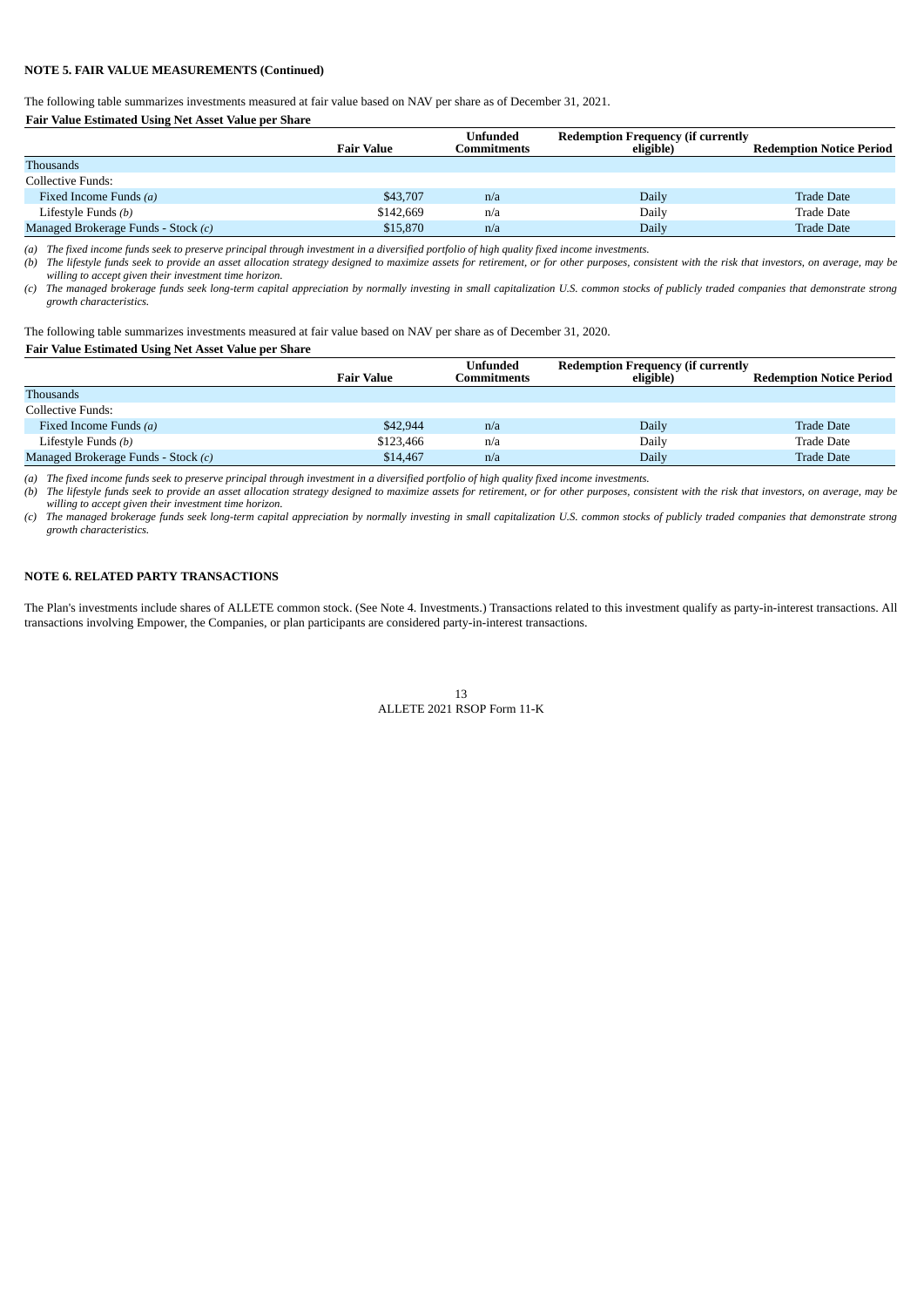#### **ALLETE and Affiliated Companies Retirement Savings and Stock Ownership Plan Plan Number 002 / Employer Identification Number 41-0418150 Schedule of Assets (Held at End of Year) Form 5500 Schedule H Line 4i At December 31, 2021** Thousands

| <b>Identity of Issuer</b>                             | <b>Description of Investment</b>                       | Cost | <b>Current Value</b> |
|-------------------------------------------------------|--------------------------------------------------------|------|----------------------|
| <b>ALLETE RSOP Stock Fund</b>                         |                                                        |      |                      |
| $\ast$<br>ALLETE, Inc.                                | Common Stock - 1,099 Shares                            | $**$ | \$72,896             |
| Dreyfus U.S. Government Cash Management Inst Shares   | <b>Money Market</b>                                    | $**$ | 822                  |
| <b>Total ALLETE RSOP Stock Fund</b>                   |                                                        |      | 73,718               |
| <b>ALLETE Stock Fund</b>                              |                                                        |      |                      |
| $\ast$<br>ALLETE, Inc.                                | Common Stock - 375 Shares                              | $**$ | 24,902               |
| Dreyfus U.S. Government Cash Management Inst Shares   | <b>Money Market</b>                                    | $**$ | 165                  |
| <b>Total ALLETE Stock Fund</b>                        |                                                        |      | 25,067               |
| <b>Collective Fund Securities</b>                     |                                                        |      |                      |
| LifePath Index Retirement Fund H                      | Collective Fund -771 Shares                            | **   | 13,397               |
| LifePath Index 2025 Fund H                            | Collective Fund - 1.058 Shares                         | $**$ | 21,045               |
| LifePath Index 2030 Fund H                            | Collective Fund - 782 Shares                           | $**$ | 16,832               |
| LifePath Index 2035 Fund H                            | Collective Fund - 930 Shares                           | $**$ | 21,535               |
| LifePath Index 2040 Fund H                            | Collective Fund - 782 Shares                           | $**$ | 19,273               |
| LifePath Index 2045 Fund H                            | Collective Fund - 816 Shares                           | $**$ | 21,125               |
| LifePath Index 2050 Fund H                            | Collective Fund - 676 Shares                           | $**$ | 18,033               |
| LifePath Index 2055 Fund H                            | Collective Fund - 289 Shares                           | $**$ | 7,638                |
| LifePath Index 2060 Fund H                            | Collective Fund - 164 Shares                           | $**$ | 3,211                |
| LifePath Index 2065 Fund H                            | Collective Fund - 40 Shares                            | $**$ | 580                  |
| Wells Fargo Stable Return Fund Q                      | Collective Fund - 2,655 Shares                         | $**$ | 43,707               |
| <b>Total Collective Fund Securities</b>               |                                                        |      | 186,376              |
| <b>Mutual Fund Securities</b>                         |                                                        |      |                      |
| Adirondack Small Cap Index Fund                       | Mutual Fund - 402 Shares                               | $**$ | 9,254                |
| Artisan International Investors Fund                  | Mutual Fund - 236 Shares                               | $**$ | 7,181                |
| Dodge & Cox International Stock Fund                  | Mutual Fund - 178 Shares                               | $**$ | 8,404                |
| Dodge & Cox Stock Fund                                | Mutual Fund - 101 Shares                               | $**$ | 24,745               |
| Fidelity Contrafund Fund K                            | Mutual Fund - 619 Shares                               | $**$ | 11,642               |
| Invesco Developing Markets Fund I                     | Mutual Fund - 273 Shares                               | $**$ | 12,831               |
| Vanguard Inflation-Protected Securities Investor Fund | Mutual Fund - 241 Shares                               | $**$ | 3,498                |
| Vanguard Institutional Index Inst Fund                | Mutual Fund - 195 Shares                               | $**$ | 79,131               |
| Vanguard Mid-Cap Index Inst Fund I                    | Mutual Fund - 502 Shares                               | $**$ | 34,995               |
| Vanguard Small-Cap Inst Index Fund I                  | Mutual Fund - 102 Shares                               | $**$ | 11,012               |
| Vanguard Total Bond Market Index Inst Fund            | Mutual Fund - 2,213 Shares                             | $**$ | 24,767               |
| Vanguard Total International Stock Index Admiral Fund | Mutual Fund - 391 Shares                               | $**$ | 13,362               |
| <b>Total Mutual Fund Securities</b>                   |                                                        |      | 240,822              |
| <b>Geneva Small Cap Growth SA</b>                     | Managed Brokerage Fund - 465 Shares                    | $**$ | 15,870               |
| <b>Self-Directed Brokerage Accounts</b>               |                                                        | $**$ | 15,966               |
| <b>Participant Loans</b>                              | Loans Receivable from Participants - 4.25% to<br>6.50% |      | 4,670                |
| <b>Total Assets Held at End of Year</b>               |                                                        |      | \$562,489            |

\* Party in Interest

<span id="page-14-0"></span>\*\* Historical cost is not required for participant-directed funds.

See Independent Auditors' Report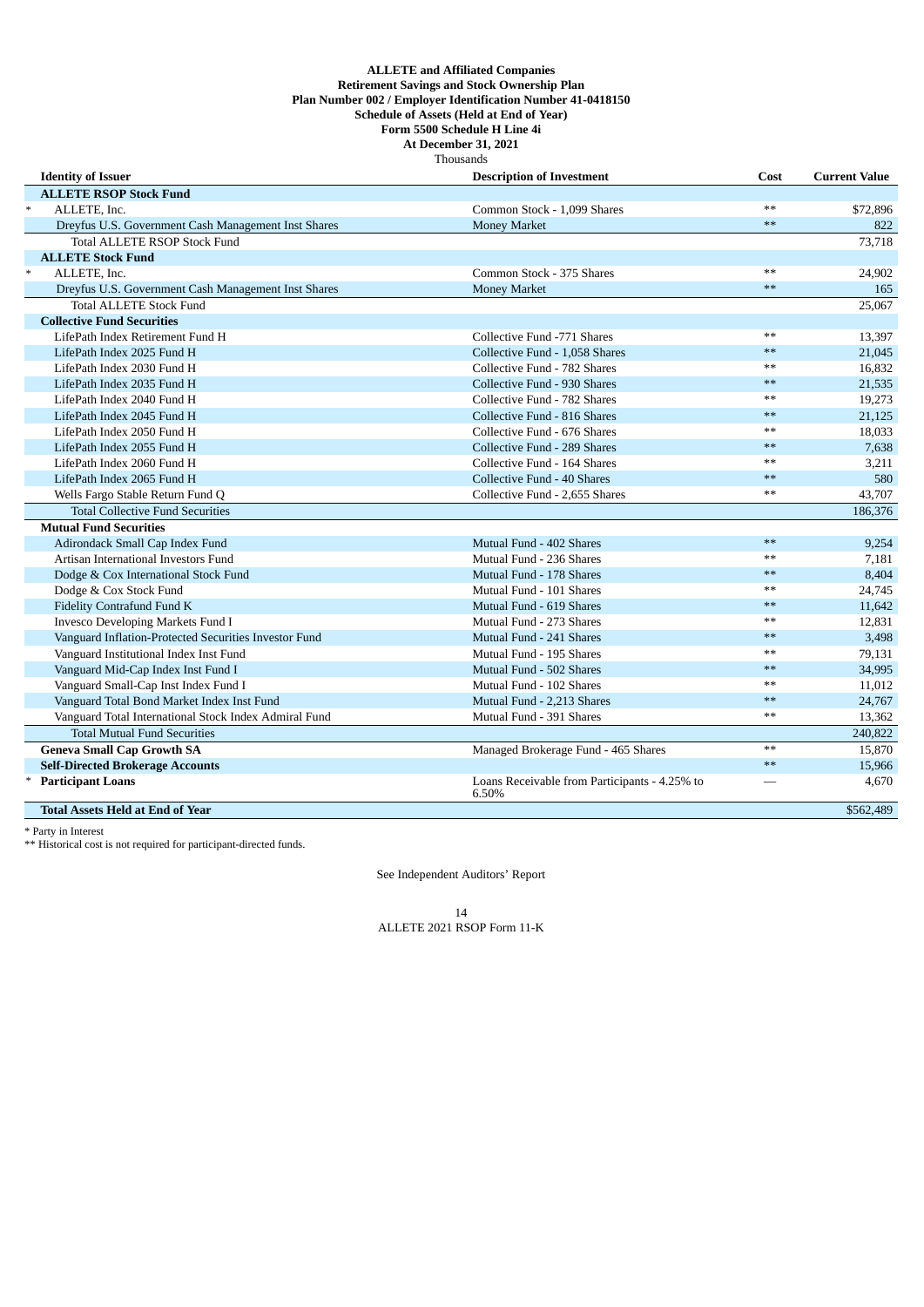## **Signature**

Pursuant to the requirements of the Securities Exchange Act of 1934, ALLETE, Inc., as plan administrator, has duly caused this annual report to be signed on its behalf by the undersigned hereunto duly authorized.

> **ALLETE and Affiliated Companies Retirement Savings and Stock Ownership Plan**

By: ALLETE, Inc., its Plan Administrator

June 23, 2022 /s/ Bethany M. Owen

Bethany M. Owen Chair, President and Chief Executive Officer